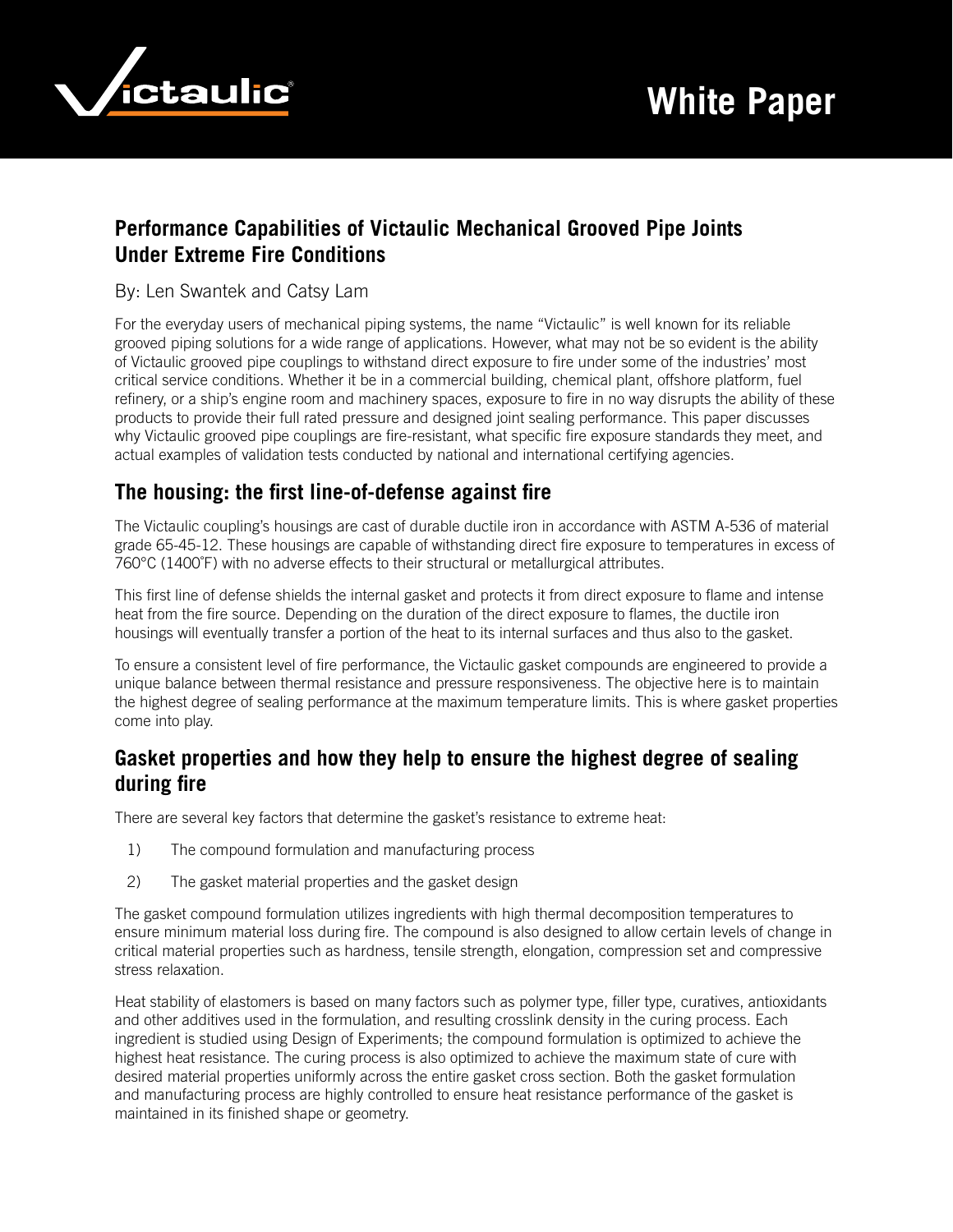The fire endurance of the gasket is further enhanced by its design. The design is developed to best fit the specific sealing material properties under different stress conditions. The volume of the gasket cross section is optimized to accommodate thermal expansion of the sealing material as well as the pipe under extreme temperature conditions. The stress concentration and distribution across the entire seal geometry is studied to prevent the gasket from splitting, cracking and from permanent deformation. The gasket geometry is also optimized to ensure there is always sufficient sealing force on the pipe surface to maintain a pressure responsive seal.

Combined, these characteristics help to achieve gasket integrity under extreme heat conditions. The gasket has very limited decomposition; it does not break down inside the housings; its physical property changes are minimal, and it continues to provide leak-tight performance.

# **Product qualification to codes & standards**

In order to qualify the complete mechanical joint for specific markets or applications, the coupling and gasket are assembled onto pipe ends and then placed over a fire source as required by each of the governing standards. The assembled pipe joint is then subjected to intense fire endurance tests as dictated by the individual agencies who have jurisdictional authority in the local market or region.

For example, grooved mechanical pipe joints used in the maritime industry for onboard applications must endure a fire exposure test for 30 minutes at 800°C (1470°F) without leaks or malfunction. The test is conducted in accordance with each agency's "Rules", which also follow international fire test standards ISO-19921 and ISO-19922. Thermalcouples are placed at various locations around the test assembly to monitor surface temperatures throughout the test period. Because of the heat transfer rate of ductile iron, these surface temperatures are also consistent through the coupling's cross section, resulting in very similar exposure temperatures at the gasket surface. This dry heat characteristic can be particularly damaging if the material properties cannot be maintained throughout the duration of the test. Following the fire exposure conditions, the mechanical joint is then hydrostatically pressure tested to 1.5 times the rated working pressure with no allowance for leaks. This test represents one of the most demanding fire performance criteria across a wide range of heavy industries.

Another extreme fire exposure qualification test is conducted by VdS Schadenverhütung GmbH in Germany, as part of the certification requirements for mechanical joints used in fire protection systems in buildings and facilities. The laboratory exposes the assembled mechanical joint to a pan fire using methanol as the fuel source. In this scenario, the test joint is completely engulfed in a concentrated fire and must withstand a direct flame temperature at or near 800˚C (1470˚F) for up to 15 minutes with no water inside the assembly. The same heat transfer characteristics experienced in the ISO-19921 fire simulation are again working to deliver these temperature extremes to the gasket surface inside the assembled coupling. In this test, there is no internal pressure to aid the gasket in maintaining an energized seal against the pipe surface. The seal must rely solely on its own physical properties to resist the temperature and maintain its overall shape and geometry and its compressive stress relaxation characteristics throughout the burn period. This fire test is also followed by a hydrostatic pressure test at 1.5 times the product's rated working pressure while the test assembly is monitored for leaks.

Other similar fire exposure tests including API-607 and UL-852 are used routinely to qualify new seal materials and coupling designs that are intended for high hazard applications where the inherent risk of fire is always present. Such standards can involve direct flame temperatures exceeding 871°C (1600˚F) as part of the qualification requirements for components used in dry fire protection systems.

# **Comparison with alternative pipe joining methods**

Unlike flanged connections, where the internal seal is exposed between the mating flange surfaces, the seal inside a mechanical coupling is totally encapsulated by the coupling housings and the mating pipe ends. This prevents the seal from being exposed to harmful direct heat or flame conditions. The assembly and seal compression is achieved radially around the pipe ends by the nature of the bolt orientation (perpendicular to the pipe as compared with tangential or bolting in-line with the pipe with flanged connections). In this orientation, any incremental expansion of the bolts in extreme heat is accommodated by the internal compression of the seal along with a certain percentage of seal expansion that is allowed to occur inside the coupling. In all cases, the gasket does not break down under these conditions and maintains its seal with the pipe.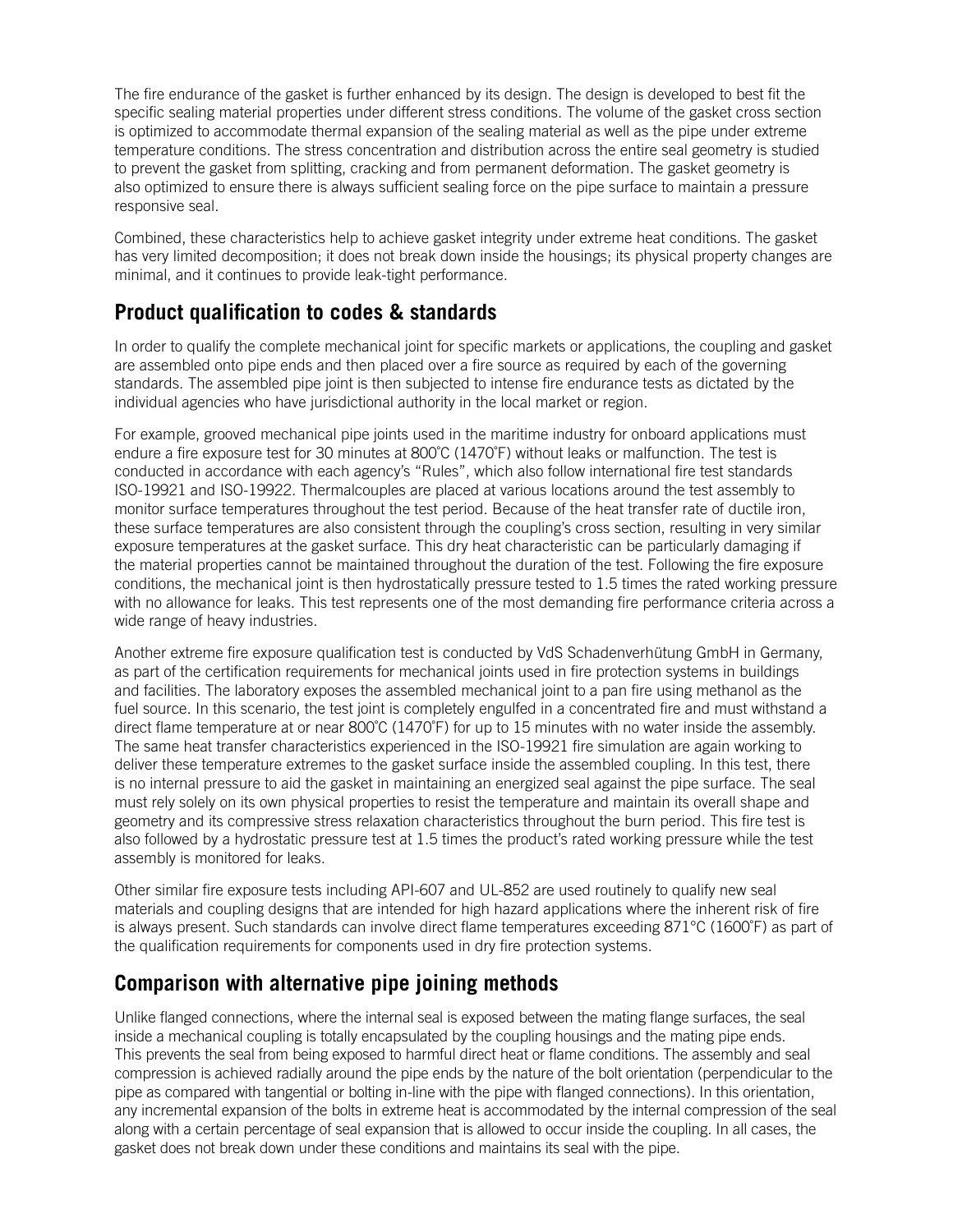Threaded connections are also susceptible to potential leaks over time as the sealing compounds dry out and crack, causing small leak paths between the mating threads. Direct fire exposure to these same connections accelerates this drying or "aging" effect whereby the joints can develop leaks irrespective of the care and quality of the original thread fabrication and joint installation.

When Victaulic grooved mechanical couplings are properly installed in applications in agreement with the product's published performance ratings, there is no concern for the joint's ability to withstand the extreme conditions of a fire event. This is a critically important benefit to the building owner and is often taken for granted as the joints work quietly and reliably for many years behind walls, ceilings and other concealed spaces.

### **Standing the test of time**

For nearly 100 years, Victaulic products have stood the test of time in a vast array of piping systems applications. Whether it be a fire suppression system quietly maintaining its watch over a building and its occupants, or a cyclically operating hydraulic line onboard a sea-going vessel, Victaulic's mechanical pipe couplings, fittings and accessories give customers confidence, knowing those products have been tested and validated in some of the most extreme conditions. By investing in research and development of new products, materials and manufacturing processes, Victaulic maintains its position as global leader in providing reliable, world-class pipe joining solutions.



There are several attributes of the mechanical joint assembly that make it resistant to extreme heat: the ductile iron housings; the gasket material properties and the resulting sealing force when the bolts and nuts are fully assembled.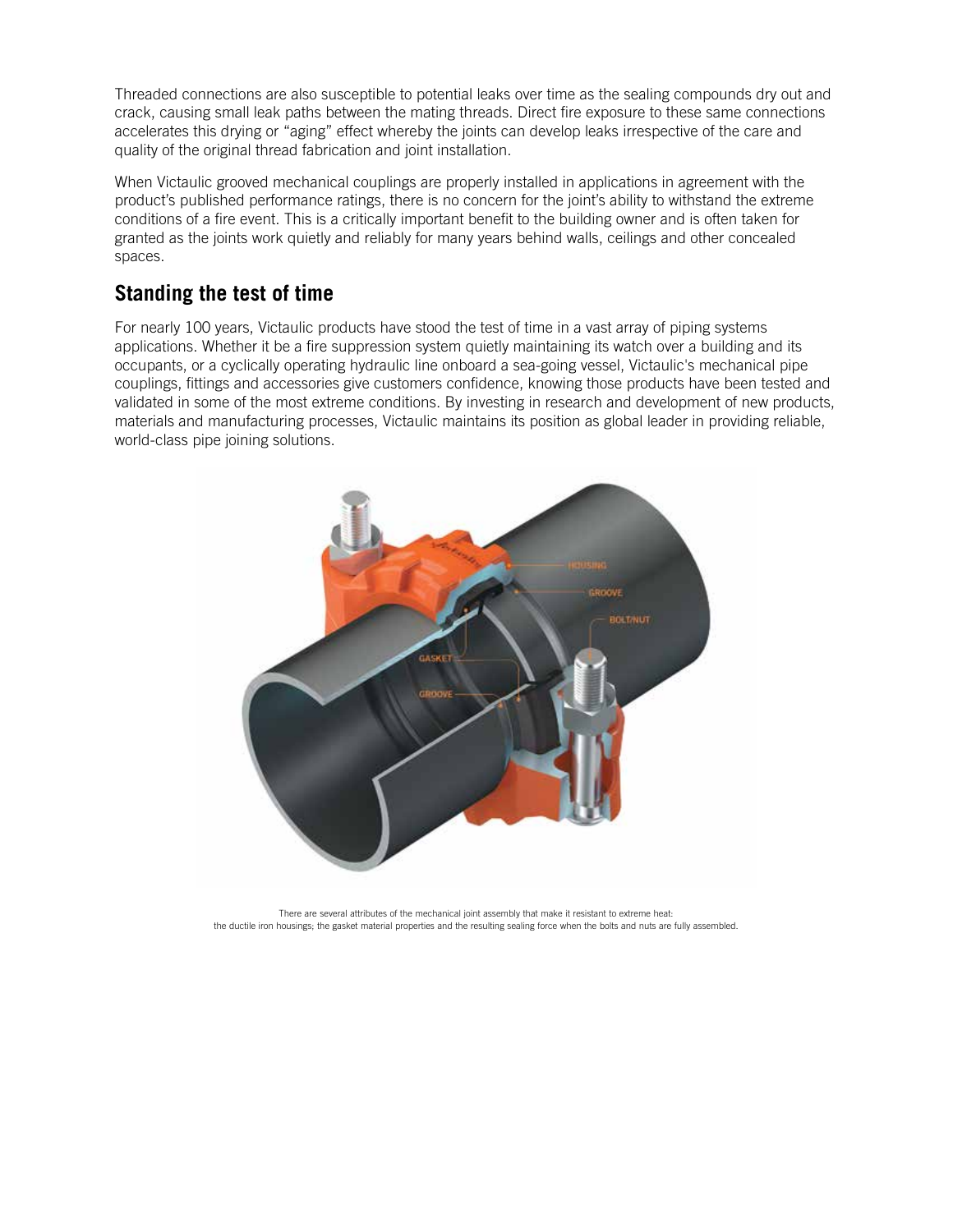

Fire endurance of the gasket is further enhanced by its design. The design is developed to best fit the specific gasket material properties,<br>while the geometry is optimized to ensure there is always sufficient force on the



Victaulic FireLock™ Installation-Ready™ Fittings put to the test by UL, LLC in the United States, as part of the certification requirements<br>for mechanical joints used in dry pipe fire protection systems in buildings and f